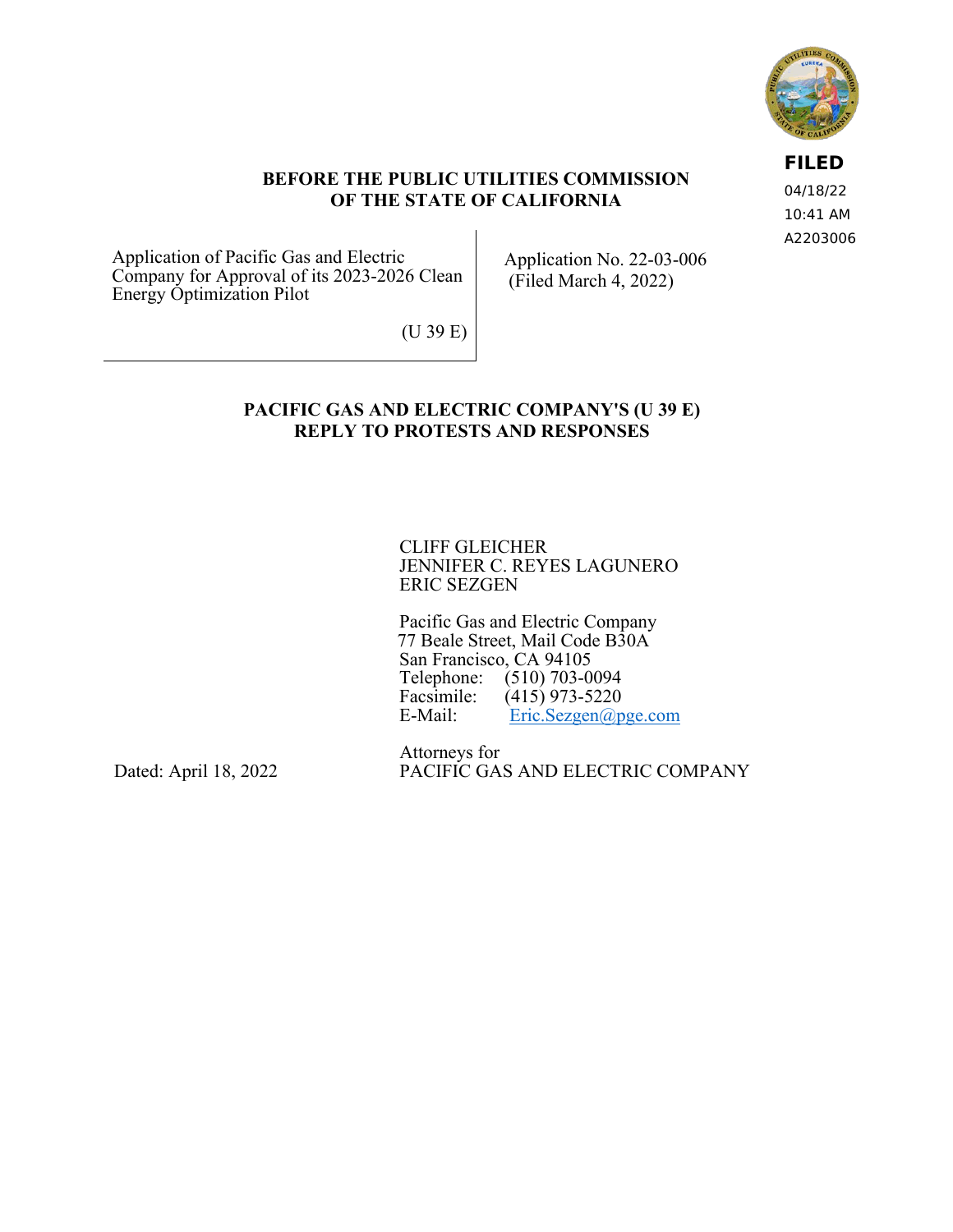### **BEFORE THE PUBLIC UTILITIES COMMISSION OF THE STATE OF CALIFORNIA**

Application of Pacific Gas and Electric Company for Approval of its 2023-2026 Clean Energy Optimization Pilot

Application No. 22-03-006 (Filed March 4, 2022)

(U 39 E)

### **PACIFIC GAS AND ELECTRIC COMPANY'S (U 39 E) REPLY TO PROTESTS AND RESPONSES**

## **I. INTRODUCTION**

On March 4, 2022, Pacific Gas and Electric Company (PG&E) filed its application for "Approval of its 2023-2026 Clean Energy Optimization Pilot" ("Application"). The Application appeared on the Commission's Daily Calendar, New Proceedings section, on April 7, 2022. Pursuant to Rules 1.15 and 2.6 of the California Public Utilities Commission ("CPUC" or "Commission") Rules of Practice and Procedure ("Rule"), protests or responses were due on April 8, 2022. This reply to protests and responses is timely filed pursuant to Rule 2.6(e).

On April 8, 2022, the Public Advocates Office at the California Public Utilities Commission ("Cal Advocates") filed a protest to  $PGEE$ 's Application.<sup>1</sup> Southern California Edison Company ("SCE"),<sup>2</sup> and the Regents of the University of California ("UC")<sup>2</sup> filed responses to PG&E's Application on April 8, 2022, and April 4, 2022, respectively. PG&E looks forward to collaborating with interested parties on their recommendations through the discovery, settlement discussions, and evidentiary phases of this proceeding.

<sup>1</sup> Protest of the Public Advocates Office on Pacific Gas and Electric Company's Application for Approval of its 2023-2026 Clean Energy Optimization Pilot ("Cal Advocates' Protest"), (April 8, 2022).

<sup>2</sup> Southern California Edison Company's Response to Application of Pacific Gas and Electric Company for Approval of 2023-2026 Clean Energy Optimization Pilot ("SCE Response"), (April 8,  $2022)$ .

<sup>3</sup> Response by the Regents of the University of California to Application of Pacific Gas and Electric Company for Approval of 2023-2026 Clean Energy Optimization Pilot ("UC Response"), (April 4, 2022).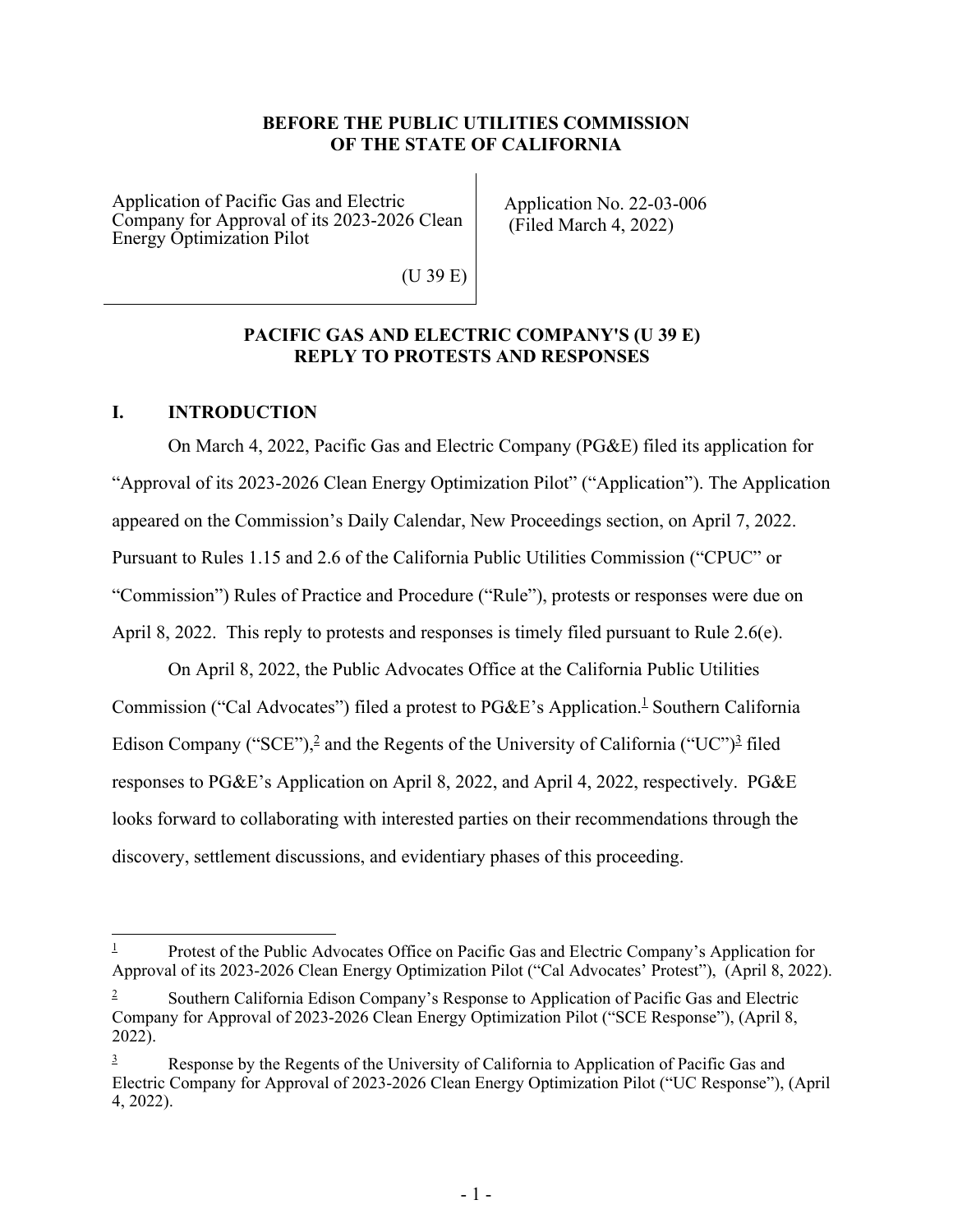As a primary purpose of protests and responses to applications is to address the applicant's statement regarding the proposed category, need for hearing, issues to be considered, and proposed schedule (Rule 2.6(d)), and not designed to address the merits of the proposal, PG&E does not address the merits here and reserves the right to do so at a later date.

This reply focuses on procedural issues regarding the proceeding schedule, including an alternative schedule of the application, scoping issues raised in Cal Advocates' Protest, and the categorization of this proceeding.

#### **II. PROPOSED SCHEDULE**

As stated in PG&E's Application, PG&E still expects that hearings will not be necessary for this Application. This is because PG&E's CEOP is modeled closely after SCE's CEOP established in Application (A.)18-05-015 and is an extension of CEOP availability to campuses in Central and Northern California. $\frac{4}{3}$  In its Response, UC agreed that hearings may not be required because it is (1) based on SCE's CEOP and (2) PG&E has held initial conversations with intervenors in SCE's CEOP proceeding, including UC. $5$  Further, UC supported a final decision by November 2022.<sup>6</sup>

In its Protest, Cal Advocates requested hearings and expanded the proceeding timeline by four months.<sup>2</sup> PG&E will work with all parties through discovery and informal discussions to answer questions and resolve any issues regarding the details of the Application. PG&E remains hopeful a settlement can be reached in this proceeding such that the expanded schedule will not be necessary. PG&E is cognizant of the fact that resolution of issues without hearings will be more efficient and preserve the Commission and parties' time and resources. However, in

6 UC Response, p 2.

<sup>4</sup> PG&E is basing this expectation in part on the fact that hearings were not necessary to resolve issues of fact in SCE's initial CEOP Application proceeding R.18-05-015, on which PG&E's Application is based. SCE's CEOP was established in R.18-05-015 pursuant to Decision (D.)19-04-010 and modified by D.20-11-030, which adjusted certain metrics due to the COVID-19 pandemic and issues stemming from it.

<sup>5</sup> UC Response, p. 2.

<sup>7</sup> Cal Advocates' Protest, p. 8.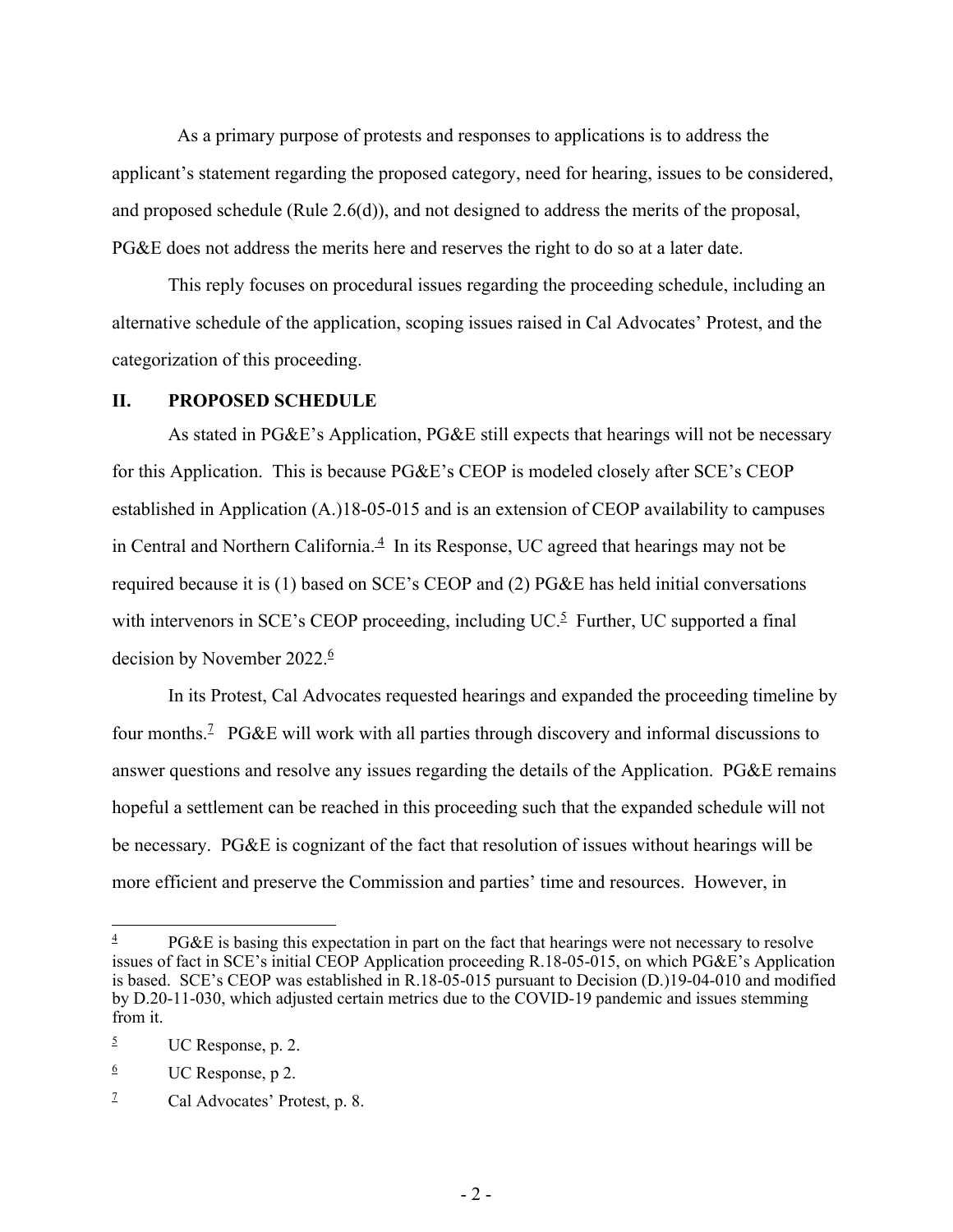recognition of Cal Advocates' Protest, PG&E proposes an alternative schedule that includes supplemental testimony, a date for parties to request a hearing, and proposed dates for hearings, if necessary:

| <b>Activity</b>                      | <b>PG&amp;E's Initial</b>           | <b>Cal Advocates'</b>               | <b>PG&amp;E's Alternate</b>  |
|--------------------------------------|-------------------------------------|-------------------------------------|------------------------------|
|                                      | <b>Proposed Date</b> <sup>(a)</sup> | <b>Proposed Date</b> <sup>(b)</sup> | <b>Proposed Date</b>         |
| Scoping Memo Issued                  | 2 <sup>nd</sup> Quarter 2022        | 2 <sup>nd</sup> Quarter 2022        | 2 <sup>nd</sup> Quarter 2022 |
| Settlement                           | May 2022                            | Week of October 10,                 | May 2022                     |
| <b>Discussions</b>                   |                                     | 2022                                |                              |
| Supplemental                         |                                     |                                     | June 22, 2022                |
| Testimony                            |                                     |                                     |                              |
| <b>Intervenor Testimony</b>          |                                     | August 24, 2022                     | August 24, 2022              |
| <b>Rebuttal Testimony</b>            |                                     | September 26, 2022                  | October 10, 2022             |
| Meet and Confer                      |                                     | No later than October               | No later than October        |
| pursuant to Rule 13.9                |                                     | 6, 2022                             | 20, 2022                     |
| Joint Party Status                   | September 2022                      |                                     | October 31, 2022             |
| Report Filed to                      |                                     |                                     |                              |
| Commission/Deadline                  |                                     |                                     |                              |
| to Request                           |                                     |                                     |                              |
| <b>Evidentiary Hearings</b>          |                                     |                                     |                              |
| <b>Evidentiary Hearings</b>          |                                     | Week of October 31,                 | Week of November             |
| (if necessary)                       |                                     | 2022                                | 7, 2022                      |
| <b>Concurrent Opening</b>            |                                     | December 5, 2022                    | December 5, 2022             |
| <b>Briefs</b>                        |                                     |                                     |                              |
| <b>Concurrent Reply</b>              |                                     | December 19, 2022                   | December 19, 2022            |
| <b>Briefs</b>                        |                                     |                                     |                              |
| <b>Proposed Decision</b>             | October 2022                        | 1 <sup>st</sup> Quarter 2023        | 1 <sup>st</sup> Quarter 2023 |
| <b>Final Decision</b>                | November 2022                       | March 2023                          | March 2023                   |
| (a) PG&E's Application, p. 9.        |                                     |                                     |                              |
| (b) Cal Advocates' Protest, pp. 7-8. |                                     |                                     |                              |

# **III. SCOPE OF THE PROCEEDING**

Cal Advocates' protest and UC's response discussed issues to be addressed in PG&E's CEOP proceeding. UC generally agreed with the issues to be considered which were whether (1) PG&E's CEOP is just and reasonable, should it be authorized, and (2) PG&E can establish and implement the budget and cost recovery mechanisms. $8$  Cal Advocates proposed a list of issues

<sup>8</sup> UC Response, p. 2.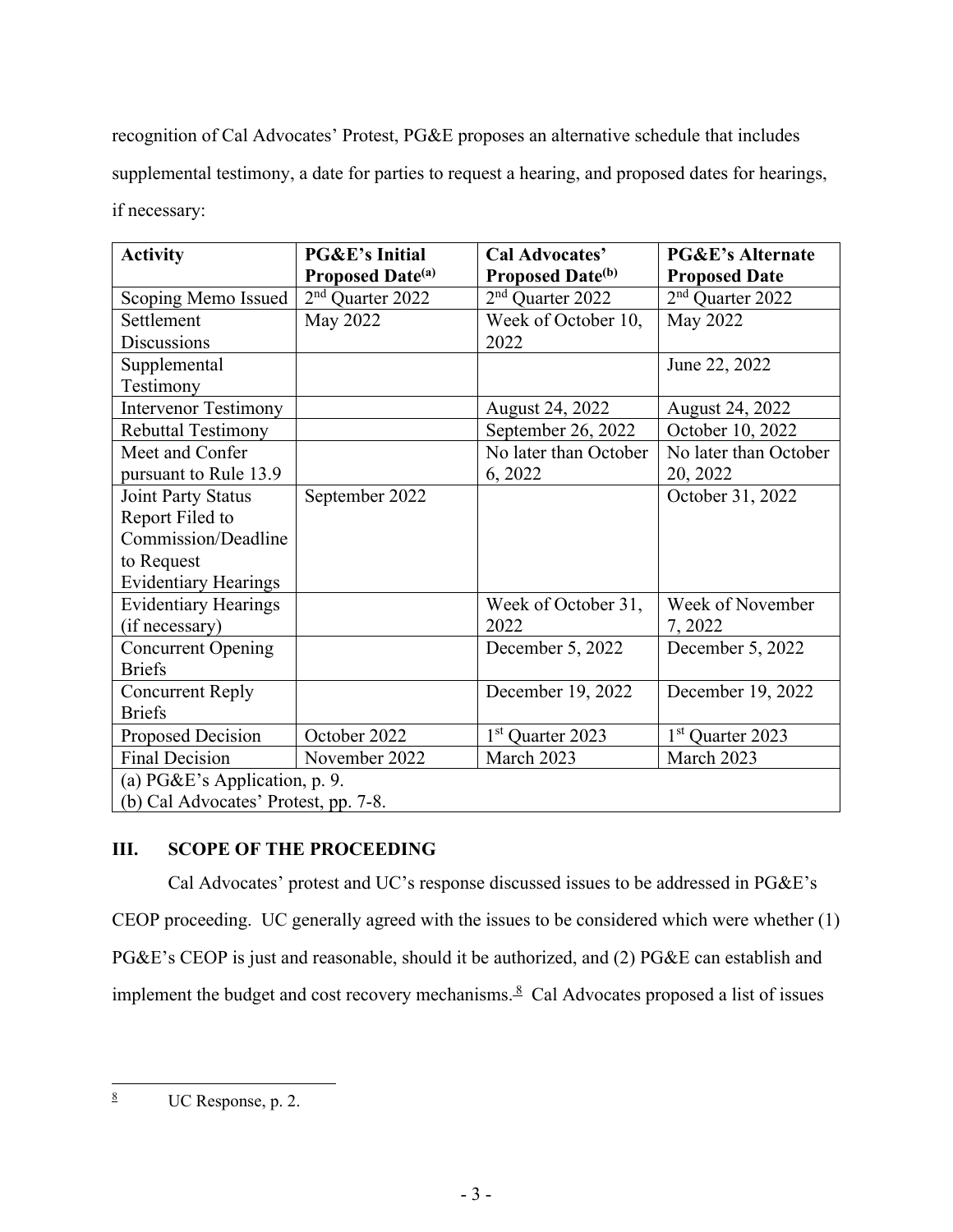for consideration.<sup>9</sup> As discussed below, PG&E generally agrees with scoping issues included in Cal Advocates' Protest. In addition to the CEOP scope, PG&E proposes a scope of the proposed policy track for a longer-term program.

### **A. Scope of the Proceeding**

PG&E generally does not oppose Cal Advocates' list of anticipated issues to be within the scope of the proceeding.<sup>10</sup> PG&E believes many of these issues may be resolved more expeditiously because they are similar, if not identical, to the issues presented in SCE's CEOP application.<sup>11</sup> PG&E reviewed both Cal Advocates' Protest and the SCE Application proceeding and identified the following issues that are the same or similar. Specifically, below are issues as listed by Cal Advocates in which SCE's CEOP could substantially inform issues relating to PG&E's CEOP, as the pilot is in many respects the extension of SCE's CEOP to campuses in Central and Northern California<sup>12</sup>:

- *1) Whether the proposed pilot is in compliance with applicable statutes related to the use of Cap-and-Trade allowance revenues for clean energy and energy efficiency projects, including Pub. Util. Code §748.5(c).*
- *2) Whether the proposed pilot meets the framework set forth in D.14-10-033's for applications seeking recovery GHG allowances to fund clean energy and energy efficiency projects to:*

*b) Whether the project qualifies under Pub. Util. Code § 748.5(c); and c) Whether the project is best funded to use GHG allowance revenues instead of ordinary recovery through rates.* 

<sup>9</sup> Cal Advocates' Protest, pp. 6-7.

 $\frac{10}{2}$  Cal Advocates' Protest, pp. 6-7.

<sup>&</sup>lt;sup>11</sup> Application 18-05-015, Assigned Commissioner's Scoping Memo and Ruling, pp. 2-3, (July 25, 2018); Protest of the Office of Ratepayer Advocates of Southern California Edison's Clean Energy Optimization Pilot, pp. 2-4, (June 18, 2018).

 $\frac{12}{2}$  Cal Advocates' Protest, pp.6-7.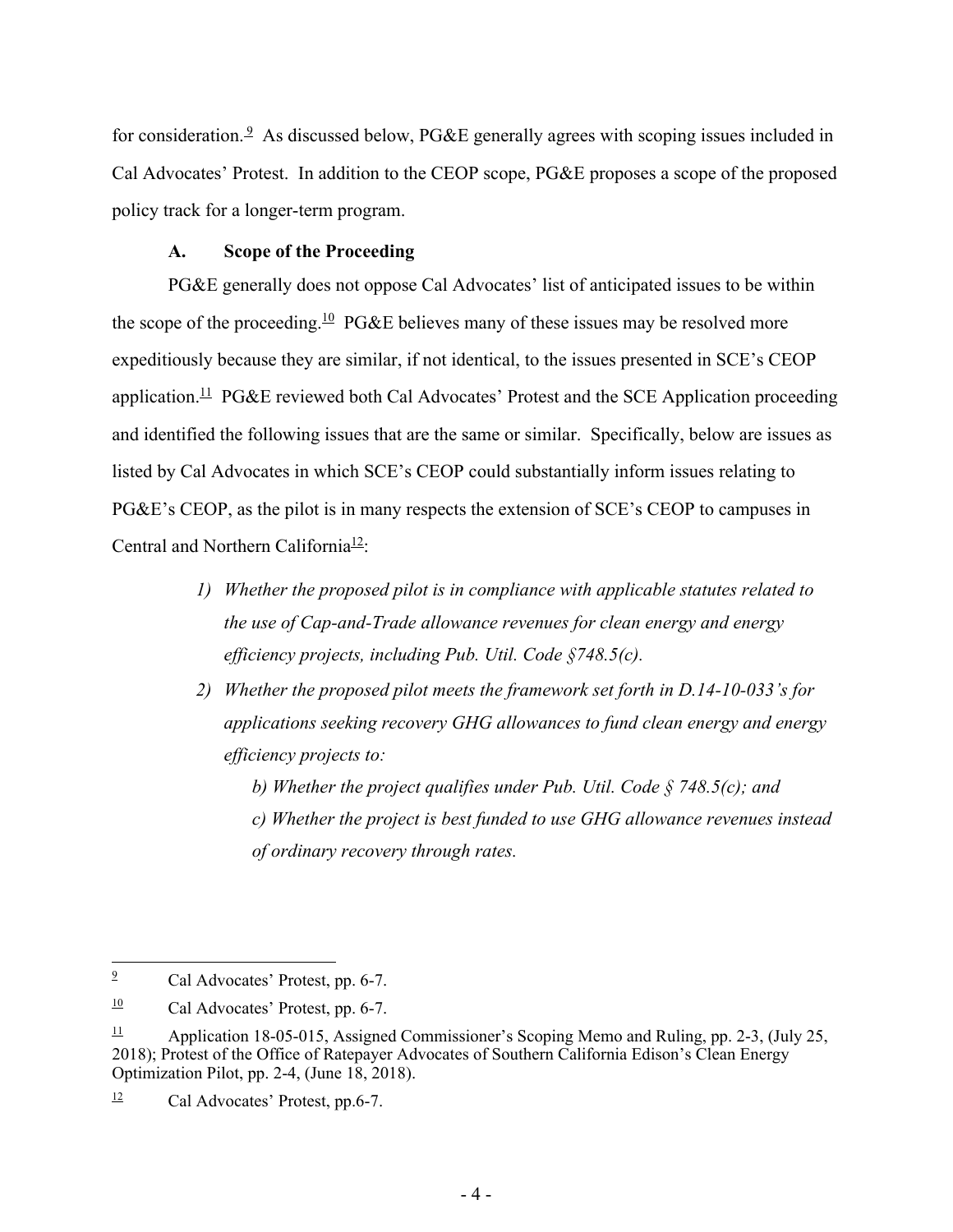*3) Whether the proposed pilot is reasonable, including but not limited to consideration of the pilot's:* 

*b) Duration;* 

*c) Baseline calculation methods;* 

*e) Eligibility for participation, double funding, and double counting of GHG emissions reductions;* 

*f) GHG emission rates and costs;*

*g) Justification for annual weather adjustment factor for baseline calculations;* 

*h) Incentive payment structure and timing;* 

*i) Asset life assumptions;* 

*j) Methods for calculating the energy intensity of buildings and carbon intensity of natural gas; and*

*k) Effectiveness of proposed incentives to target GHG mitigation.*

SCE's CEOP proceeding and implementation provided valuable insights for the campuses that participated in the program in Southern California. However, PG&E acknowledges that the proposed CEOP is different in certain respects due to differences in the size/regions of campuses and time of the pilot as well as from a result of lessons from SCE's CEOP resulting in certain pilot mechanism adjustments. Issues in scope as listed by Cal Advocates that PG&E identifies as more distinct than SCE's CEOP due to differences in PG&E's process, pilot size, budget/funding, and structure are below: $\frac{13}{2}$ 

> *2) Whether the proposed pilot meets the framework set forth in D.14-10-033's for applications seeking recovery GHG allowances to fund clean energy and energy efficiency projects to:*

*a) Whether existing funds are available to fund the proposed pilot; and d) Whether PG&E appropriately references the Forecast Clean Energy Amount.* 

 $\frac{13}{2}$  Cal Advocates' Protest, pp. 6-7.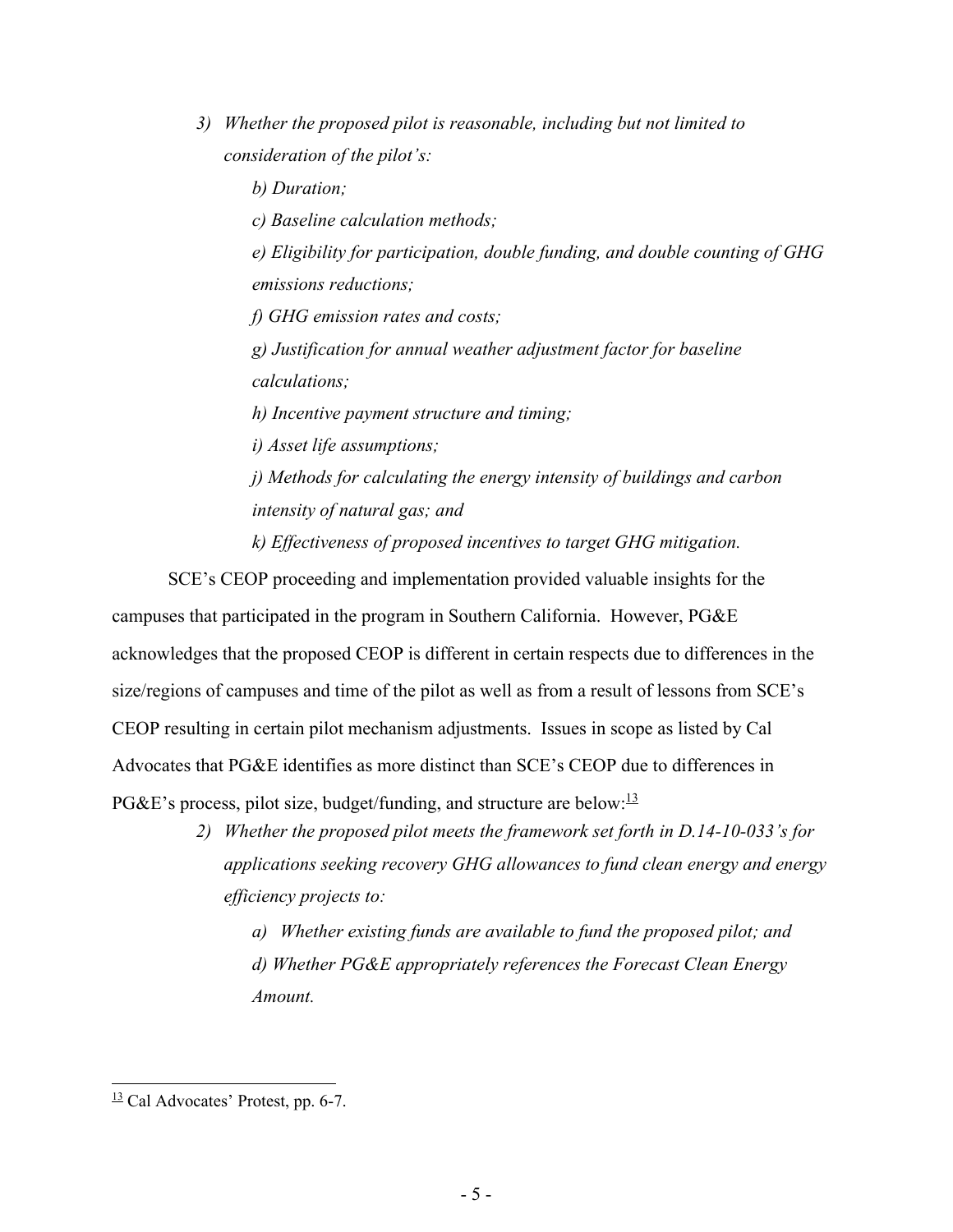*3) Whether the proposed pilot is reasonable, including but not limited to consideration of the pilot's:* 

*a) Budget; and* 

*d) Criteria for characterizing measures as "GHG-emission reducing measures".* 

- *4) Whether PG&E has reasonably consulted, disclosed, and conducted outreach with the UC and CSU systems over the programs to comply with Public Utilities Code Section 748.5(c) and D.14-10-033.*
- *5) Whether funding a portion or all of the proposed pilot through Public Purpose Programs (PPP) funds is just and reasonable.*

PG&E looks forward to working with parties and discussing these scoping issues regarding PG&E's pilot.

### **B. Scope of the Policy Track**

PG&E believes that the proposed policy track would be a suitable venue for discussions around establishing a program with campuses and how it can interface with longer-term planning at those institutions. In its Response, SCE supported the Commission's consideration of a policy track for a long-term, steady-state program.<sup>14</sup> PG&E recommends that through this policy track, the Commission consider seeking feedback from customers, including UC and CSU, about how offerings like CEOP impact their decision-making. For example, UC has expressed a potential interest in sharing its decision-making and funding processes for clean energy projects. Such feedback would be appropriately introduced in PG&E's proposed policy track – for example, through a workshop – and could be valuable to the Commission as they determine if and how CEOP could best scale to help achieve California's climate goals.

### **IV. CATEGORIZATION**

Cal Advocates states that the categorization of the proceeding should be ratesetting.<sup>15</sup>

 $\frac{15}{2}$  Cal Advocates Protest, p. 7.